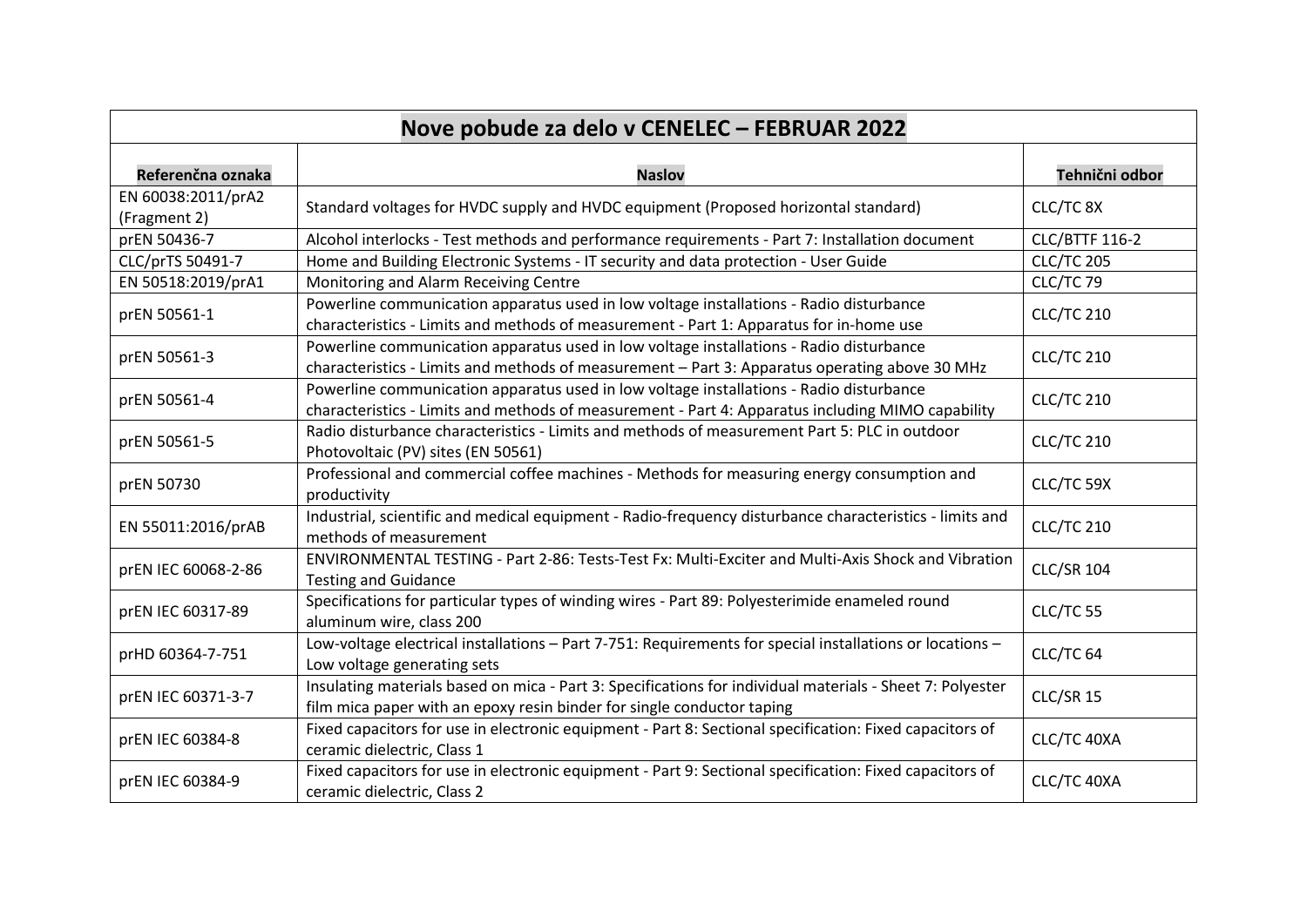| prEN IEC 60598-1/prAA      | Luminaires - Part 1: General requirements and tests                                                                                                                                                                                    | CLC/TC 34         |
|----------------------------|----------------------------------------------------------------------------------------------------------------------------------------------------------------------------------------------------------------------------------------|-------------------|
| prEN IEC 60601-2-57        | Medical electrical equipment - Part 2-57: Particular requirements for the basic safety and essential<br>performance of non-laser light source equipment intended for therapeutic, diagnostic, monitoring<br>and cosmetic/aesthetic use | CLC/TC 76         |
| prEN IEC 60601-2-91        | Particular requirement for basic safety and essential performance of non-thermal plasma wound<br>treatment equipment                                                                                                                   | CLC/TC 62         |
| prEN IEC 60669-2-2         | Switches for household and similar fixed electrical installations - Part 2-2: Particular requirements -<br>Electromagnetic remote-control switches (RCS)                                                                               | CLC/TC 23BX       |
| prEN IEC 60669-2-3         | Switches for household and similar fixed electrical installations - Part 2-3: Particular requirements -<br>Time-delay switches (TDS)                                                                                                   | CLC/TC 23BX       |
| prEN IEC 60674-3-3         | Specification for plastic films for electrical purposes - Part 3:Specifications for individual materials -<br>Sheet 3: Requirements forpolycarbonate (PC) films used for electrical insulation                                         | CLC/SR 15         |
| prEN IEC 60674-3-7         | Plastic films for electrical purposes - Part 3: Specifications for individual materials - Sheet 7:<br>Fluoroethylene-propylene (FEP) films used for electrical insulation                                                              | CLC/SR 15         |
| prEN IEC 60704-2-13        | Household and similar electrical appliances - Test code for the determination of airborne acoustical<br>noise - Part 2-13: Particular requirements for cooking fume extractors                                                         | CLC/TC 59X        |
| prEN IEC 60747-15          | Semiconductor devices - Discrete devices - Part 15: Isolated power semiconductor devices                                                                                                                                               | CLC/SR 47E        |
| prEN IEC 60947-4-1         | Low-voltage switchgear and controlgear - Part 4-1: Contactors and motor-starters - Electromechanical<br>contactors and motor-starters                                                                                                  | CLC/TC 121A       |
| EN 61000-3-<br>3:2013/prAA | Electromagnetic compatibility (EMC) - Part 3: Limits - Section 3: Limitation of voltage fluctuations and<br>flicker in low-voltage supply systems for equipment with rated current ≤ 16 A                                              | CLC/SC 210A       |
| EN 61000-3-<br>3:2013/prAA | Electromagnetic compatibility (EMC) - Part 3: Limits - Section 3: Limitation of voltage fluctuations and<br>flicker in low-voltage supply systems for equipment with rated current ≤ 16 A                                              | <b>CLC/TC 210</b> |
| prEN IEC 61158-3-28        | Industrial communication networks - Fieldbus specifications - Part 3-28: Data-link layer service<br>definition - Type 28 elements                                                                                                      | CLC/TC 65X        |
| prEN IEC 61158-4-28        | Industrial communication networks - Fieldbus specifications - Part 4-28: Data-link layer protocol<br>specification - Type 28 elements                                                                                                  | CLC/TC 65X        |
| prEN IEC 61158-5-27        | Industrial communication networks - Fieldbus specifications - Part 5-27: Application layer service<br>definition - Type 27 elements                                                                                                    | CLC/TC 65X        |
| prEN IEC 61158-5-28        | Industrial communication networks - Fieldbus specifications - Part 5-28: Application layer service<br>definition - Type 28 elements                                                                                                    | CLC/TC 65X        |
| prEN IEC 61158-6-27        | Industrial communication networks - Fieldbus specifications - Part 6-27: Application layer protocol<br>specification - Type 27 elements                                                                                                | CLC/TC 65X        |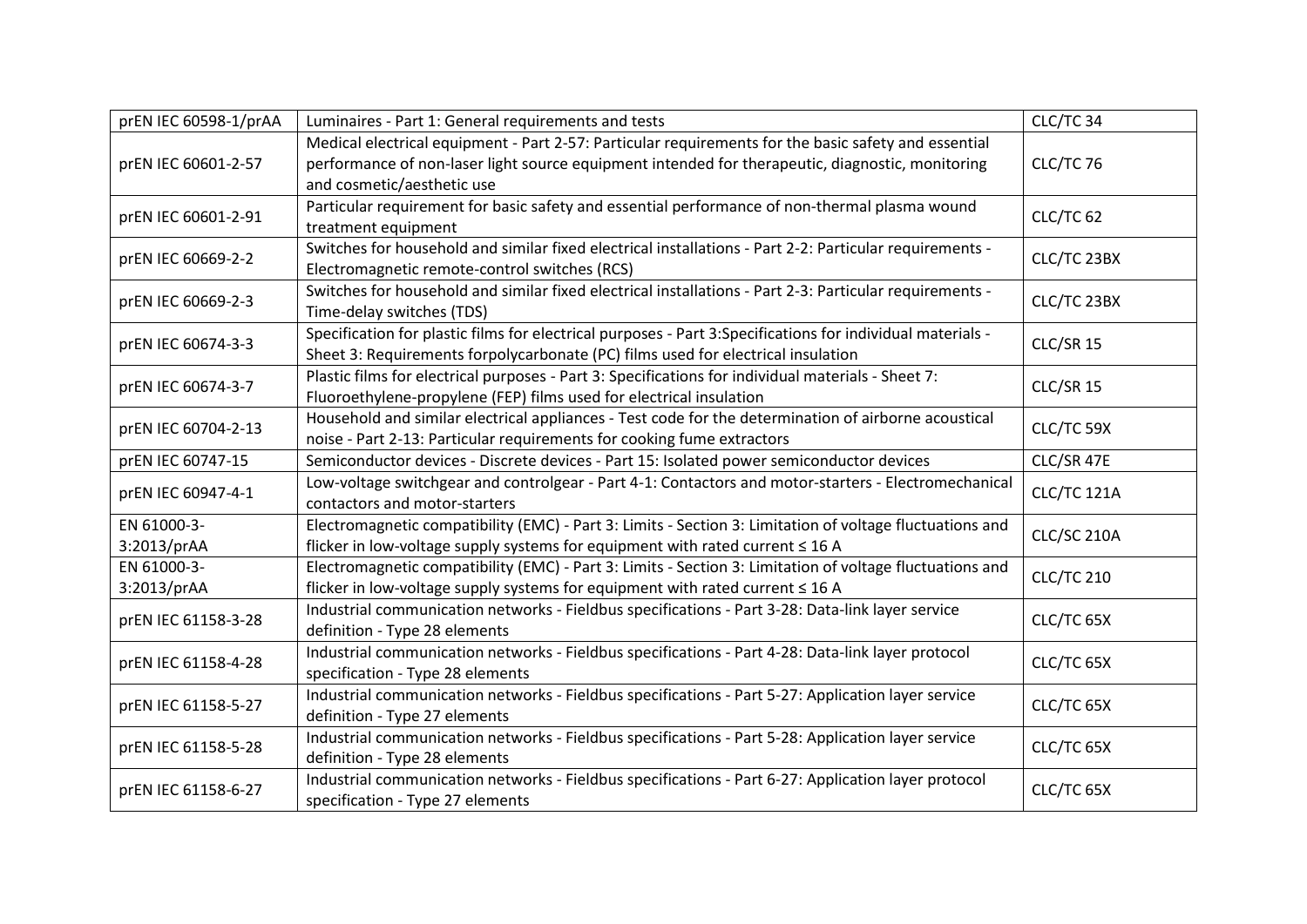| prEN IEC 61158-6-28          | Industrial communication networks - Fieldbus specifications - Part 6-28: Application layer protocol<br>specification - Type 28 elements                                                       | CLC/TC 65X         |
|------------------------------|-----------------------------------------------------------------------------------------------------------------------------------------------------------------------------------------------|--------------------|
| prEN IEC 61280-1-4           | Fibre optic communication subsystem test procedures - Part 1-4: General communication subsystems<br>- Light source encircled flux measurement method                                          | CLC/SR 86C         |
| prEN IEC 61300-2-27          | Fibre optic interconnecting devices and passive components - Basic test and measurement<br>procedures - Part 2-27: Tests - Dust - Laminar flow                                                | CLC/TC 86BXA       |
| prEN IEC 61300-2-44          | Fibre optic interconnecting devices and passive components - Basic test and measurement<br>procedures - Part 2-44: Tests - Flexing of the strain relief of fibre optic devices and components | CLC/TC 86BXA       |
| prEN IEC 61360-1             | Standard data element types with associated classification scheme - Part 1: Definitions - Principles<br>and methods                                                                           | CLC/SR 3D          |
| prEN IEC 61360-6             | Standard data element types with associated classification scheme for electric components - Part 6:<br>CDD modelling guideline for the use of concepts                                        | CLC/SR 3D          |
| EN IEC 61439-<br>1:2021/prAA | Low-voltage switchgear and controlgear assemblies - Part 1: General rules                                                                                                                     | CLC/BTTF 170-1     |
| EN IEC 61439-<br>2:2021/prAA | Low-voltage switchgear and controlgear assemblies - Part 2: Power switchgear and controlgear<br>assemblies                                                                                    | CLC/BTTF 170-1     |
| prEN IEC 61558-2-3           | Safety of transformers, reactors, power supply units and combinations thereof - Part 2-3: Particular<br>requirements and tests for ignition transformers for gas and oil burners              | CLC/SR 96          |
| prEN IEC 61558-2-7           | Safety of transformers, reactors, power supply units and combinations thereof - Part 2-7: Particular<br>requirements and tests for transformers and power supply units for toys               | CLC/SR 96          |
| prEN IEC 61754-13            | Fibre optic connector interfaces - Part 13: Type FC-PC connector                                                                                                                              | CLC/TC 86BXA       |
| prEN IEC 61784-5-X           | Industrial communication networks - Profiles - Part 5-x: Installation of fieldbuses - Installation profiles<br>for CPF x (x=2, 3, 6, 12, 21)                                                  | CLC/TC 65X         |
| EN 61786-1:2014/prA1         | Measurement of DC magnetic, AC magnetic and AC electric fields from 1 Hz to 100 kHz with regard to<br>exposure of human beings - Part 1: Requirements for measuring instruments               | <b>CLC/TC 106X</b> |
| prEN IEC 61788-27            | Twist pitch measurement of practical superconducting wires - Twist pitch measurement method of<br>NbTi and Nb3Sn composite superconductors                                                    | CLC/SR 90          |
| prEN IEC 61810-7-3           | All-or-nothing electrical relays - Tests and Measurements - Part 7-3: Relay coil properties                                                                                                   | CLC/SR 94          |
| prEN IEC 61810-7-6           | All-or-nothing electrical relays - Tests and Measurements - Part 7-6: Contact-circuit resistance (or<br>voltage drop)                                                                         | CLC/SR 94          |
| prEN IEC 61810-7-37          | All-or-nothing electrical relays - Tests and Measurements - Part 7-37: Temperature rise at rated load                                                                                         | CLC/SR 94          |
| prEN IEC 61847               | Ultrasonics - Surgical systems - Measurement and declaration of the basic output characteristics                                                                                              | CLC/SR 87          |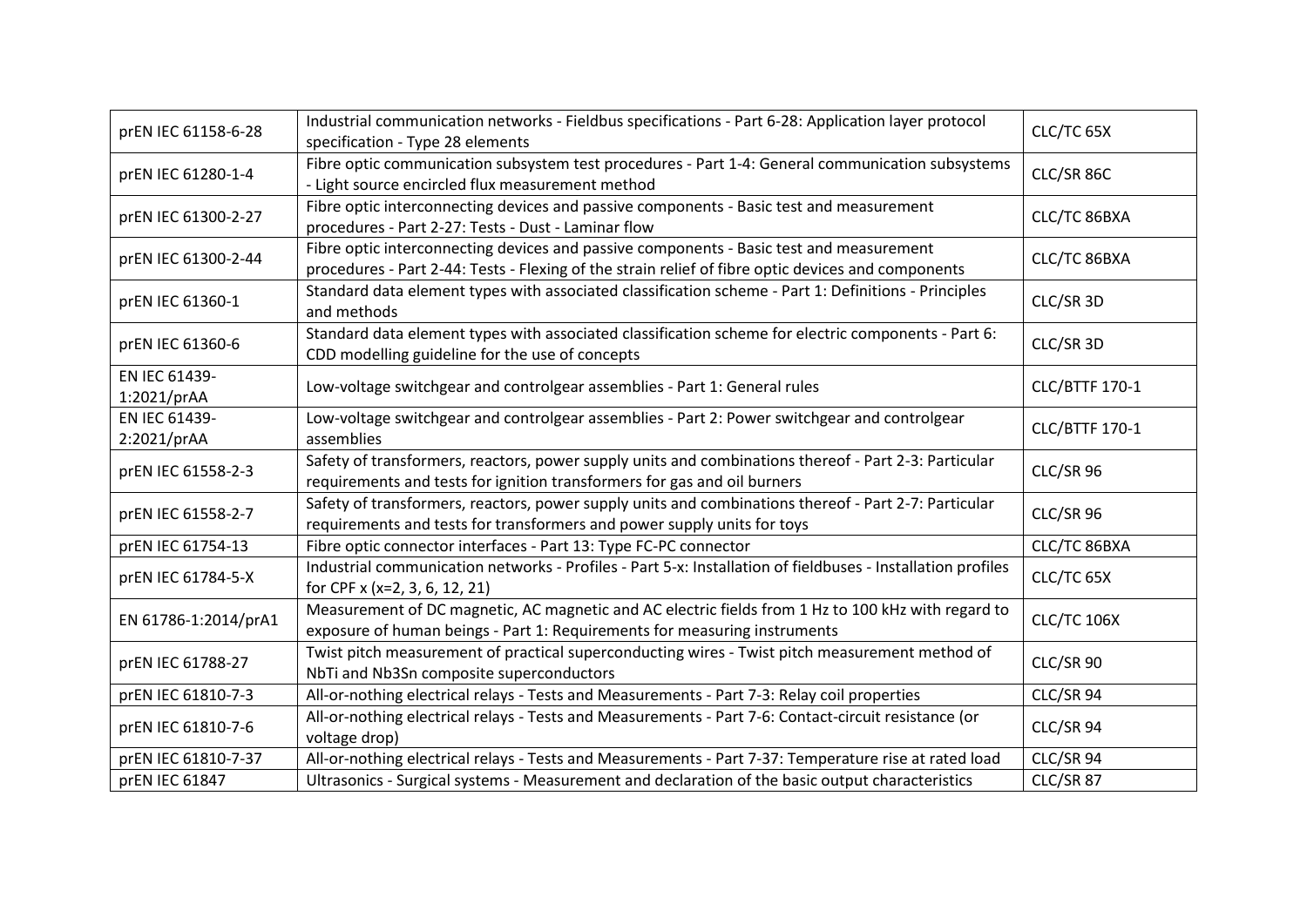| EN 61850-7-          | Communication networks and systems for power utility automation - Part 7-3: Basic communication                                                                                                                                                                     | CLC/TC 57         |
|----------------------|---------------------------------------------------------------------------------------------------------------------------------------------------------------------------------------------------------------------------------------------------------------------|-------------------|
| 3:2011/prA2          | structure - Common data classes                                                                                                                                                                                                                                     |                   |
| prEN IEC 61851-1     | Electric vehicle conductive charging system - Part 1: General requirements                                                                                                                                                                                          | CLC/TC 69X        |
| prEN IEC 61995-1     | Devices for the connection of luminaires for household and similar purposes - Part 1: General<br>requirements                                                                                                                                                       | CLC/TC 23BX       |
| prEN IEC 61995-2     | Devices for the connection of luminaires for household and similar purposes - Part 2: Standard sheets<br>for DCL                                                                                                                                                    | CLC/TC 23BX       |
| prEN IEC 62024-1     | High frequency inductive components - Electrical characteristics and measuring methods - Part 1:<br>Nanohenry range chip inductor                                                                                                                                   | CLC/SR 51         |
| prEN IEC 62264-7     | Enterprise-control system integration - Part 7 Alias Service Model                                                                                                                                                                                                  | CLC/TC 65X        |
| prEN IEC 62271-208   | High-voltage switchgear and controlgear - Part 208: Methods to quantify the steady state, power-<br>frequency electromagnetic fields generated by HV switchgear assemblies and HV/LV prefabricated<br>substations                                                   | CLC/TC 17AC       |
| prEN IEC 62271-211   | High-voltage switchgear and controlgear - Part 211: Direct connection between power transformers<br>and gas-insulated metal-enclosed switchgear for rated voltages above 52 kV                                                                                      | CLC/TC 17AC       |
| prEN IEC 62282-3-202 | Fuel cell technologies - Part 3-202: Stationary fuel cell power systems - Performance test methods for<br>small fuel cell power systems that can be complemented with a supplementary heat generator for<br>multiple units operation by an energy management system | <b>CLC/SR 105</b> |
| prEN IEC 62381       | Automation systems in the process industry - Factory acceptance test (FAT), site acceptance test<br>(SAT), and site integration test (SIT)                                                                                                                          | CLC/TC 65X        |
| prEN IEC 62382       | Control systems in the process industry - Electrical and instrumentation loop check                                                                                                                                                                                 | CLC/TC 65X        |
| prEN IEC 62561-8     | Lightning protection system components (LPSC) - Part 8: Requirements for components for isolated<br><b>LPS</b>                                                                                                                                                      | CLC/TC 81X        |
| prEN IEC 62631-2-3   | Dielectric and resistive properties of solid insulating materials - Part 2-3: Determination of relative<br>permittivity and dielectric dissipation factor (AC methods) - Contact electrode method for insulating<br>films                                           | <b>CLC/SR 112</b> |
| prEN IEC 62664-1-10  | Fibre optic interconnecting devices and passive components - Fibre optic connector product<br>specifications - Part 1-10: MPO-PC multimode connectors terminated on IEC 60793-2-10 category A1-<br>OM2b to A1-OM5b fibre                                            | CLC/TC 86BXA      |
| prEN IEC 62820-1-2   | Building intercom systems - Part 1-2: System requirements - Building intercom systems using the<br>internet protocol (IP)                                                                                                                                           | CLC/TC 79         |
| prEN IEC 62836       | Measurement of internal electric field in insulating materials - Pressure wave propagation method                                                                                                                                                                   | <b>CLC/SR 112</b> |
| EN 62852:2015/prA2   | Connectors for DC-application in photovoltaic systems - Safety requirements and tests                                                                                                                                                                               | CLC/TC 82         |